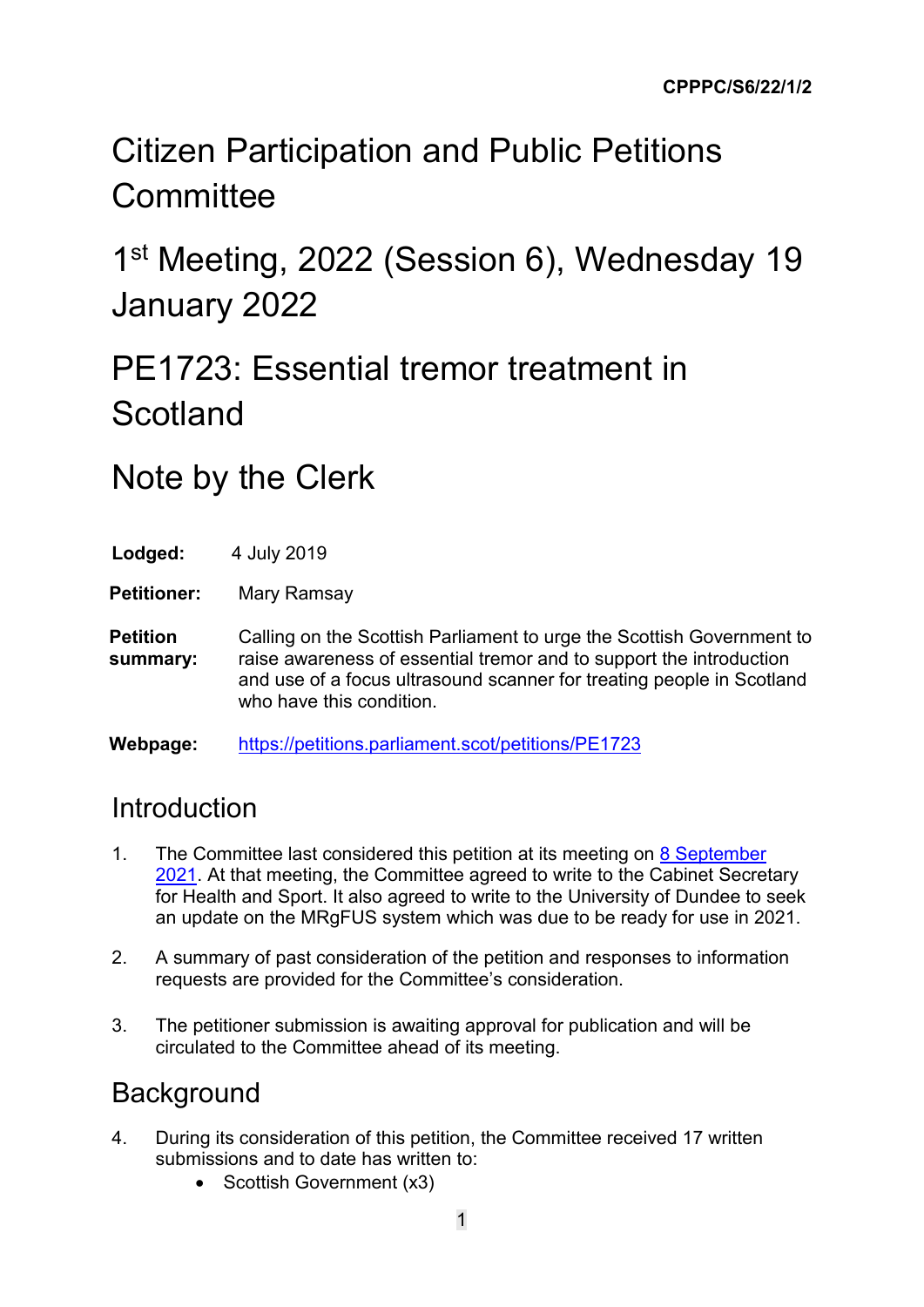- University of Dundee (x2)
- Cabinet Secretary for Health and Sport (x2)
- NHS Tayside
- National Institute for Health and Care Excellence
- 5. According to the [National Institute for Health and Care Excellence \(NICE\)—](https://www.nice.org.uk/guidance/ipg617/chapter/2-The-condition-current-treatments-and-procedure)

'Essential tremor is the most common cause of disabling tremor and is distinct from Parkinson's disease. It typically affects the arms and hands, although it may also involve the head, jaw, tongue and legs. The cause is not known but many patients have a family history of the condition. At first, the tremor may not be present all the time. However, it gradually worsens. Purposeful movement, stress, tiredness, hunger, heightened emotions or extremes in temperature make it worse.'

- 6. Treatment for Essential Tremor (ET) includes drug treatment and, if the condition is not responsive to this, a surgical procedure called Deep Brain Stimulation (DBS) can be undertaken. It is noted that while DBS is effective at improving symptoms, the benefits tend to diminish over time and the procedure is invasive with associated risks.
- 7. The alternative proposed by the petitioner is Magnetic Resonance-guided focused ultrasound (MRgFUS) which is a relatively new and non-invasive procedure.
- 8. MRgFUS uses an MRI to guide powerful focused ultrasound to a very small point in the body. At that point, the ultrasound causes molecules to vibrate extremely quickly, creating an intense local heat. That heat can destroy tissue. MR-guided focused ultrasound allows a very specific focal point to be targeted, ensuring that only this targeted tissue is affected.
- 9. During its last consideration of the petition, the Committee considered written submissions from the Scottish Government, University of Dundee, NICE and the petitioner.
- 10. The Committee also heard from Rhoda Grant MSP on behalf of the petitioner, who stated that: 'When the petition started, NHS Tayside and the University of Dundee were working together to fund and purchase a machine. They have now done that—the machine is available and is giving treatment in Scotland. However, that treatment is termed experimental treatment—I say "termed" because it is not experimental; it has been approved elsewhere. It is called experimental because it is under that locus that it can be used to treat people. A general practitioner or consultant in Scotland cannot always refer someone to the facility in Dundee unless they are talking about experimental treatment; if they do not do that, they have to refer the person to Professor Nandi and his colleagues in London. There is a huge waiting list for treatment in London, as you can imagine, and it seems wasteful that we have this treatment available in Scotland, but Scottish people cannot access it.'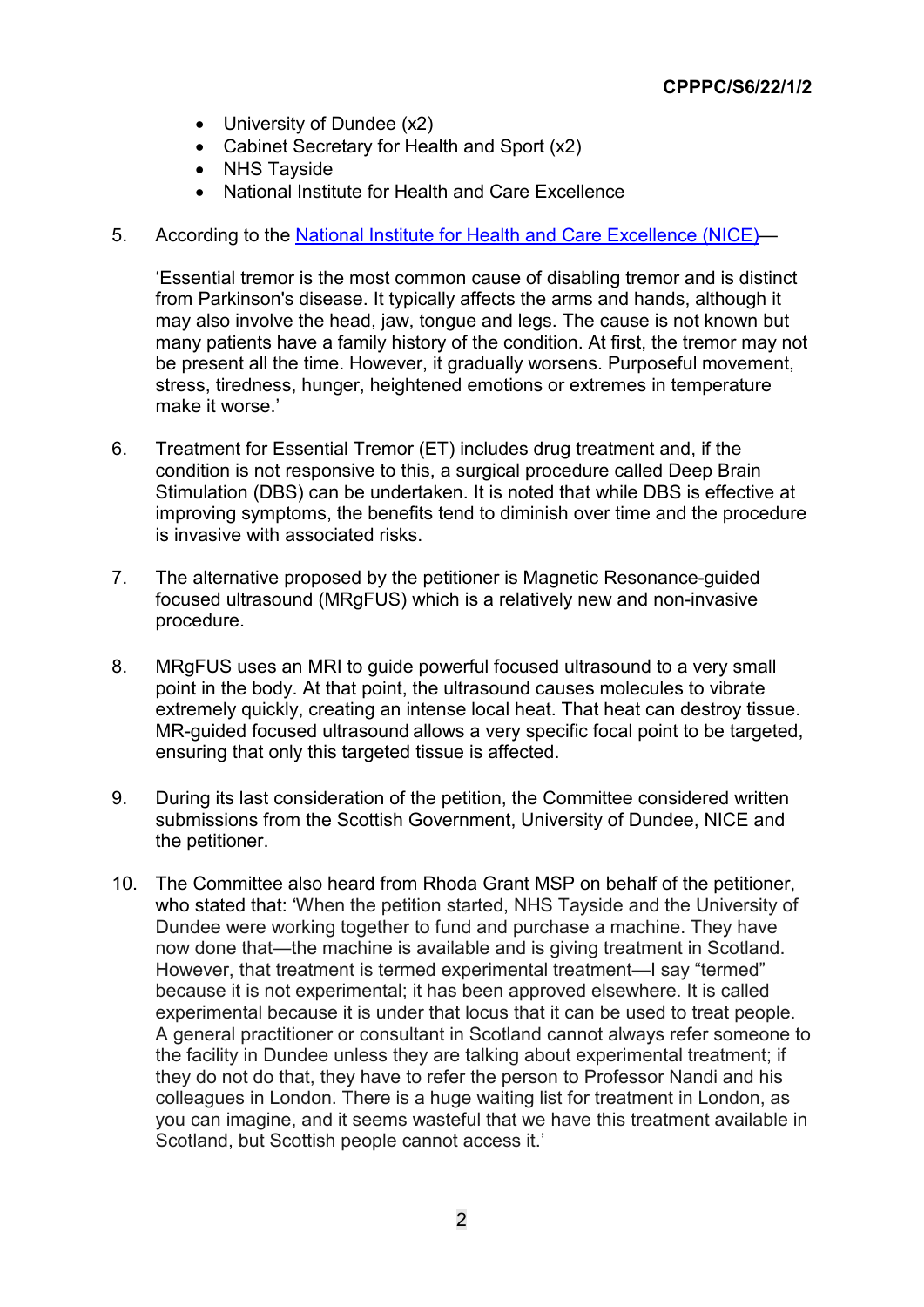- 11. The Committee heard that while there are no major safety concerns associated with the use of MRgFUS for essential tremor treatment, current evidence of its efficacy is limited in quantity.
- 12. The petitioner highlighted that MRgFUS is currently available in the USA, in Japan and in other countries around Europe.

#### University of Dundee

- 13. The University of Dundee confirmed that their MRgFUS system has been used to treat five patients with Essential Tremor and state that 'the evidence base for MRgFUS effectiveness in ET is now beyond doubt'.
- 14. The submissions notes that NHS England have approved the treatment for 150 ET treatments per year as part of its standard service. Initially, funding was not available in Scotland and the first treatments were made possible by charitable funds. However, funding approval has been obtained from individual NHS health boards for patients to be treated in Dundee over the forthcoming months.
- 15. The University of Dundee states that its long-term goal to undertake clinical trial research into emerging indications for MRgFUS in conditions such as Parkinson's Disease. To achieve this, it indicates that establishing MRgFUS as a standard care for ET patients in Scotland will be critical in delivering on this goal.
- 16. The submission requests clarification from the Scottish Government as to the timeframe within which a re-application to [NHS National Services Scotland's](https://www.nss.nhs.scot/departments/national-services-division/)  [National Service's Division \(NSD\)](https://www.nss.nhs.scot/departments/national-services-division/) would be accepted [to establish MRgFUS as standard care]. It notes that this would allow future service planning to 'ensure continued access for patients and a sustainable model of service delivery for this life changing treatment.'

#### Cabinet Secretary for Health and Social Care submission

- 17. At its meeting of 8 September 2021, the Committee agreed to write to the Cabinet Secretary for Health and Social Care requesting an update on plans to submit a proposal to [the National Specialist Services Committee \(NSSC\)](https://www.nss.nhs.scot/specialist-healthcare/specialist-services/setting-up-a-specialist-service/) [which] considers and advises NHS boards and the Scottish Government on the provision of nationally designated specialist services for Scotland] for an MRgFUS service. The Committee also asked the Cabinet Secretary why NHS Scotland does not as yet appear to make use of the facility in Dundee and whether it has plans to do so in the future.
- 18. The Cabinet Secretary stated in his response that, due to the pandemic, the NSSC has agreed not to progress new applications (with some limited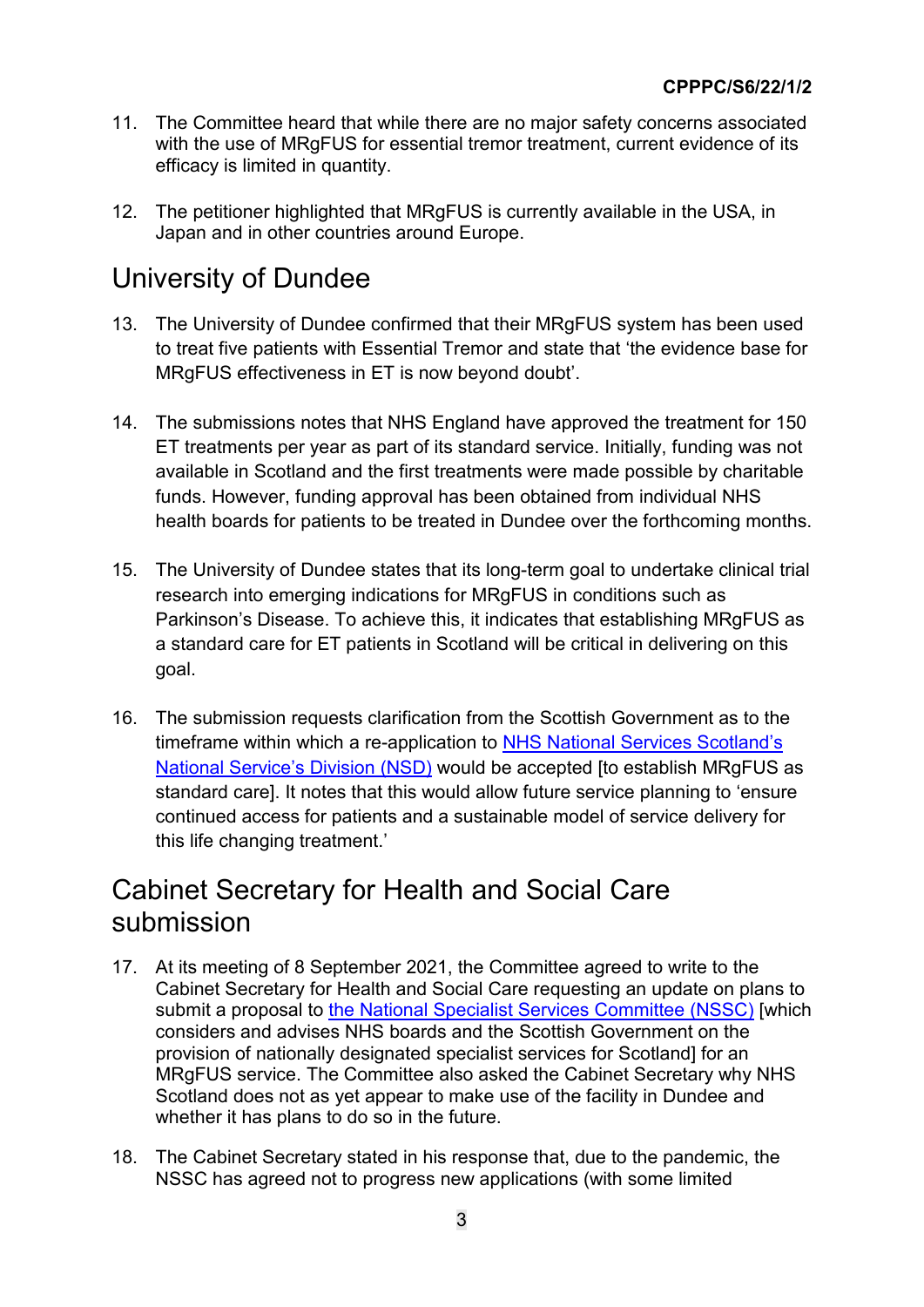exceptions). He states that this position is being regularly reviewed 'with a view to resume services when system pressures have eased'. In the meantime, eligible patients in Scotland can be referred for MRgFUS treatment in London.

- 19. It is noted that a partnership between NHS Tayside and the University of Dundee has also enabled a small number of eligible patients to receive MRgFUS treatment in Dundee. Of 80 patients referred for assessment in Dundee last year, around 25% of those patients have been considered appropriate for treatment.
- 20. The submission states that the National Services Division 'continues to engage with the clinical team in Tayside with a view to the development of an application for national designation in Scotland'. The Cabinet Secretary concludes by stating that the National Services Division are engaging with clinicians in Dundee and colleagues in NHS England 'on how the treatment might be made available more widely to eligible Scottish patients.'

#### Petitioner submission

- 21. The petitioner reiterates their own experience of Essential Tremor and highlights ongoing research in the use of MRgFUS to treat other conditions such as Parkinson's disease and brain tumours. The petitioner explains that previous information from the Scottish Government indicated that NICE would not approve MRgFUS treatment, however the treatment was later approved.
- 22. In response to the Cabinet Secretary's submission, the petitioner expresses confusion as to why treatment in London is suggested, given that the skills, equipment and finances are available in Scotland.
- 23. She also highlights concerns around the affordability of patients in Scotland seeking treatment in England, suggesting that schemes designed to support this do not meet the actual costs involved.

#### Action

The Committee is invited to consider what action it wishes to take.

#### **Clerk to the Committee**